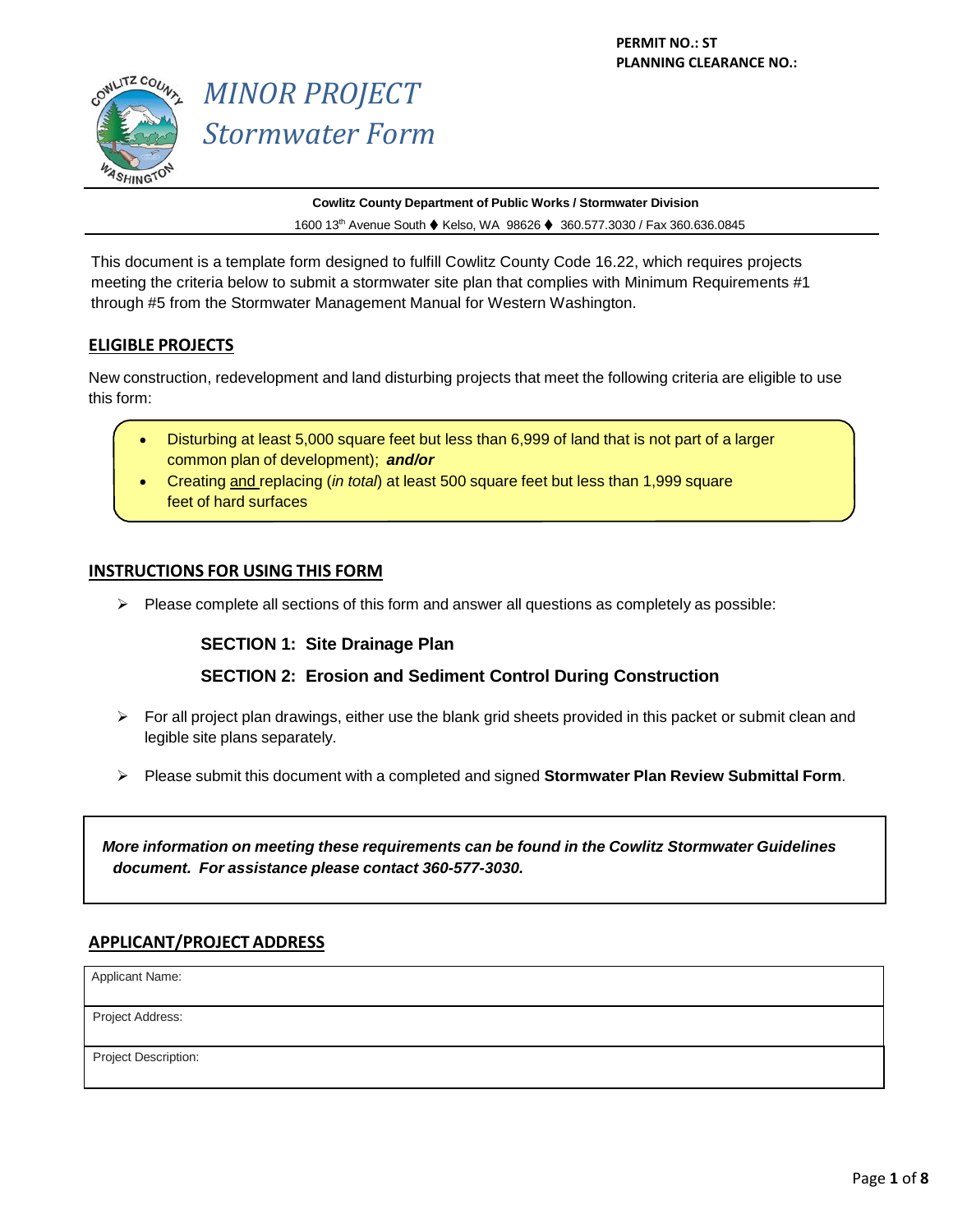# **SECTION 1: SITE DRAINAGE PLAN**

#### **DRAINAGE DESIGN GUIDELINES**

Check each box to certify that the following drainage guidelines and standards will be met on the project:

- $\square$  Applicable setbacks for all drainage system components and stormwater management practices
- $\square$  Minimum final grade (slope) of 2% away from building foundations
- $\square$  Existing natural drainage patterns and outfalls preserved to the maximum extent practicable
- □ No *increase* in existing runoff sheet flow or concentrated flow discharges, or *new* runoff discharges, onto adjacent properties, unless a drainage easement is obtained and recorded with the adjacent property.
- $\square$  An approved point of discharge (e.g. curb cut/street gutter, storm drain, roadside ditch, swale, or open water drain or ditch\*, etc.) for all drainage collection and conveyance systems to ensure that they will not create a public nuisance, safety hazard or harm adjacent properties

\* Note: A permit is required to discharge to a Consolidated Diking Improvement District #1 (CDID#1) waterway *(open water ditch or drain). Contact CDID#1 at 360-423-2493 or see [www.cdid1.org](http://www.cdid1.org/) for more information.*

#### **SITE DRAINAGE PLAN**

**On the next page or submitted separately, provide a drawing of the site showing the final proposed layout of the project to include the following items (this may be drawn by hand or drafted electronically):**

- Location and footprint of all proposed impervious hard surfaces including structures, driveways, parking pads, sidewalks, decks, patios and accessory buildings
- Location of any retaining walls and embankments
- Proposed drainage collection and conveyance systems including roof downspouts, area drains, french drains, hard drainage pipes, sump pump discharges and open ditches/swales
- Drainage flow paths (shown with arrows) from roof downspouts and other hard surface areas (driveways, patios, etc.) to the eventual point of discharge from the project site.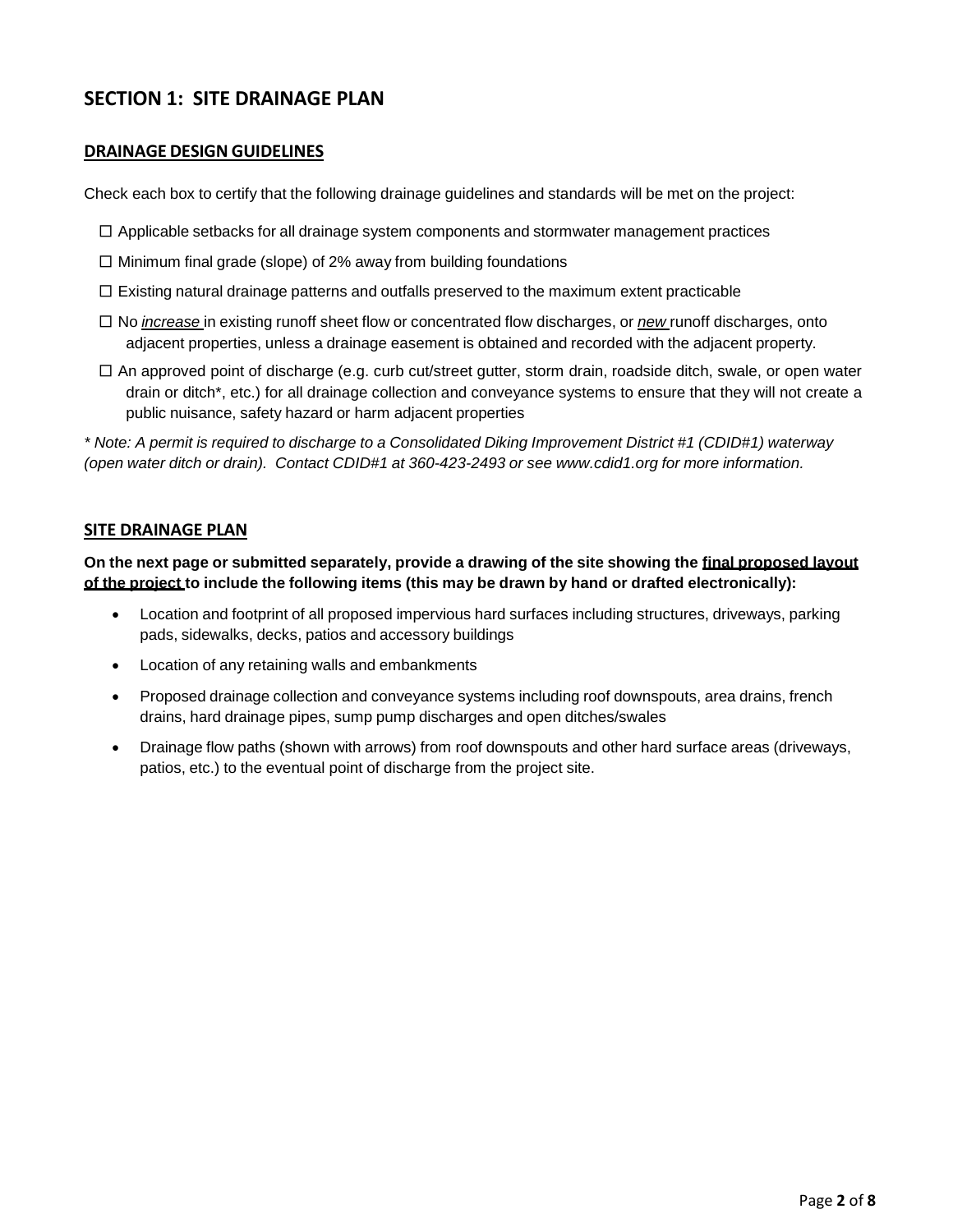# **SITE DRAINAGE PLAN DRAWING**

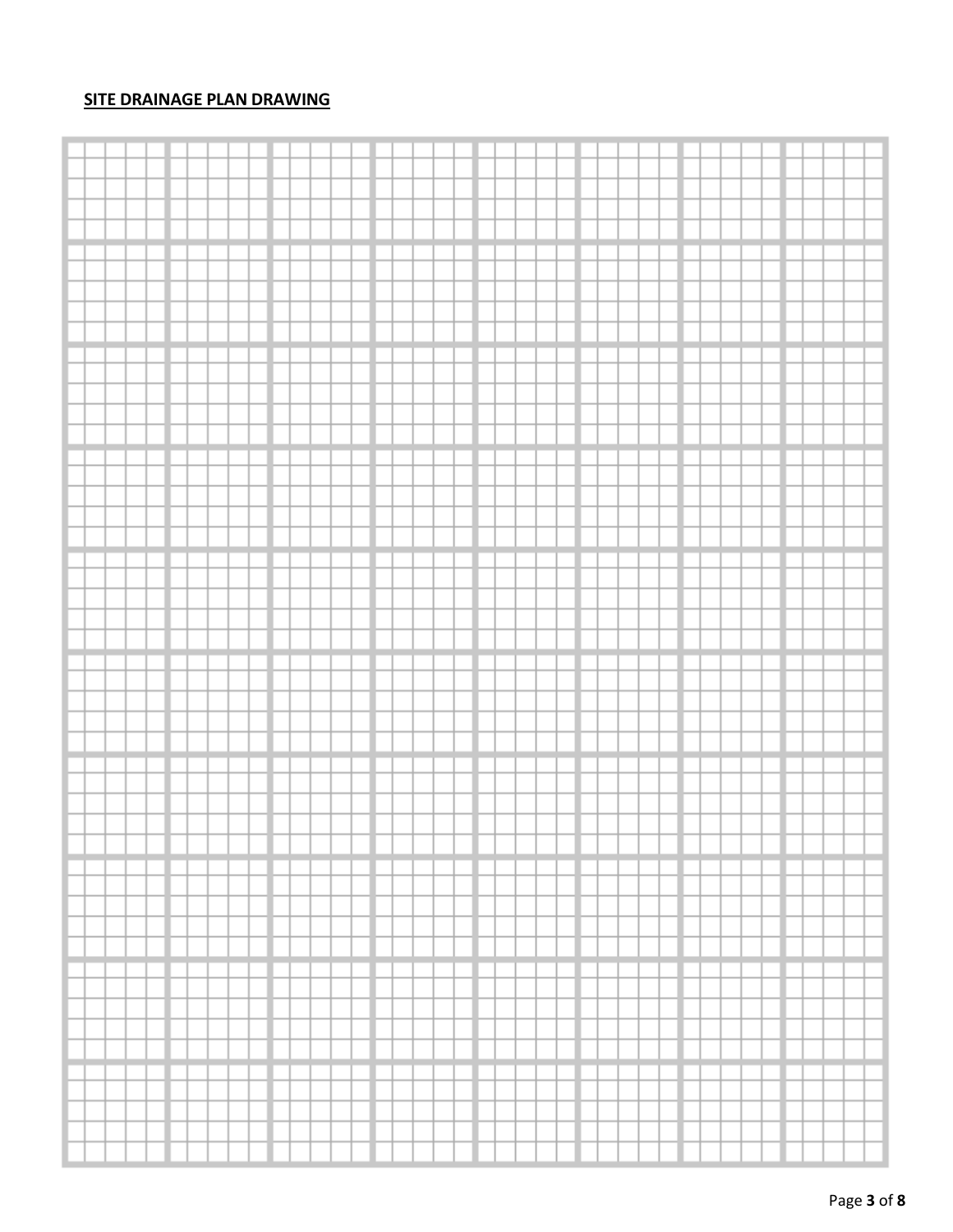# **SECTION 2: EROSION AND SEDIMENT CONTROL DURING CONSTRUCTION**

### **CONSTRUCTION EROSION AND SEDIMENT CONTROL MEASURES**

For each topic below, select at least one **erosion and sediment control measure** that will be used on the project during the construction phase to reduce the potential for soil erosion and transport of sediment and pollutants from the site. If the item is not applicable to the site, check "*Not applicable*" and provide a rationale.

The numbers in parentheses reference the Best Management Practice (BMP) section in the Stormwater Management Manual for Western Washington, Volume II, where additional guidance and information on these measures can be obtained. Other approved measures not listed may be specified in the blanks provided; designs that involve engineering calculations should be prepared by a licensed engineer.

#### *NOTE: This section will serve as the project's Construction Stormwater Pollution Prevention Plan.*

- *The erosion and sediment control measures identified below may need to be supplemented as on-site conditions dictate in order to effectively address erosion and sediment control for the project.*
- Prior to land disturbance, a pre-construction inspection is required to ensure that all BMPs are in place *and the site conforms to the plan.*

#### **A. Preserve Vegetation and Mark Clearing Limits**

Requirement: Retain topsoil and natural vegetation in an undisturbed state to the maximum extent practicable. Mark all clearing limits, sensitive areas and their buffers, and any trees that will be preserved. Limits shall be marked in such a way that any trees or vegetation to remain will not be harmed.

#### **Applicable erosion and sediment control measures (***check all that will be used***):**

| $\Box$ Preserving Native Vegetation (C101) | $\Box$ Buff     |
|--------------------------------------------|-----------------|
|                                            | $\Box$ $\Omega$ |

fer Zones (C102) □ High Visibility Plastic Fence (C103) ☐ (Sediment) Fence – *orange only* (C233)

 $\square$  not applicable – please explain why

#### **B. Construction Access**

□ Other

Requirement: Prevent vehicles from tracking soil from the site onto streets or neighboring properties by stabilizing the entrance with a rock pad. If possible, place the entrance where a future driveway will be located, as it may be possible to use the rock as a driveway base material. If sediment is tracked offsite, sweep or shovel it from the paved surface immediately.

#### **Applicable erosion and sediment control measures (***check all that will be used***):**

| $\Box$ Stabilized Construction Entrance (C105) $\Box$ Other |  |
|-------------------------------------------------------------|--|
|-------------------------------------------------------------|--|

 $\square$  Not applicable – please explain why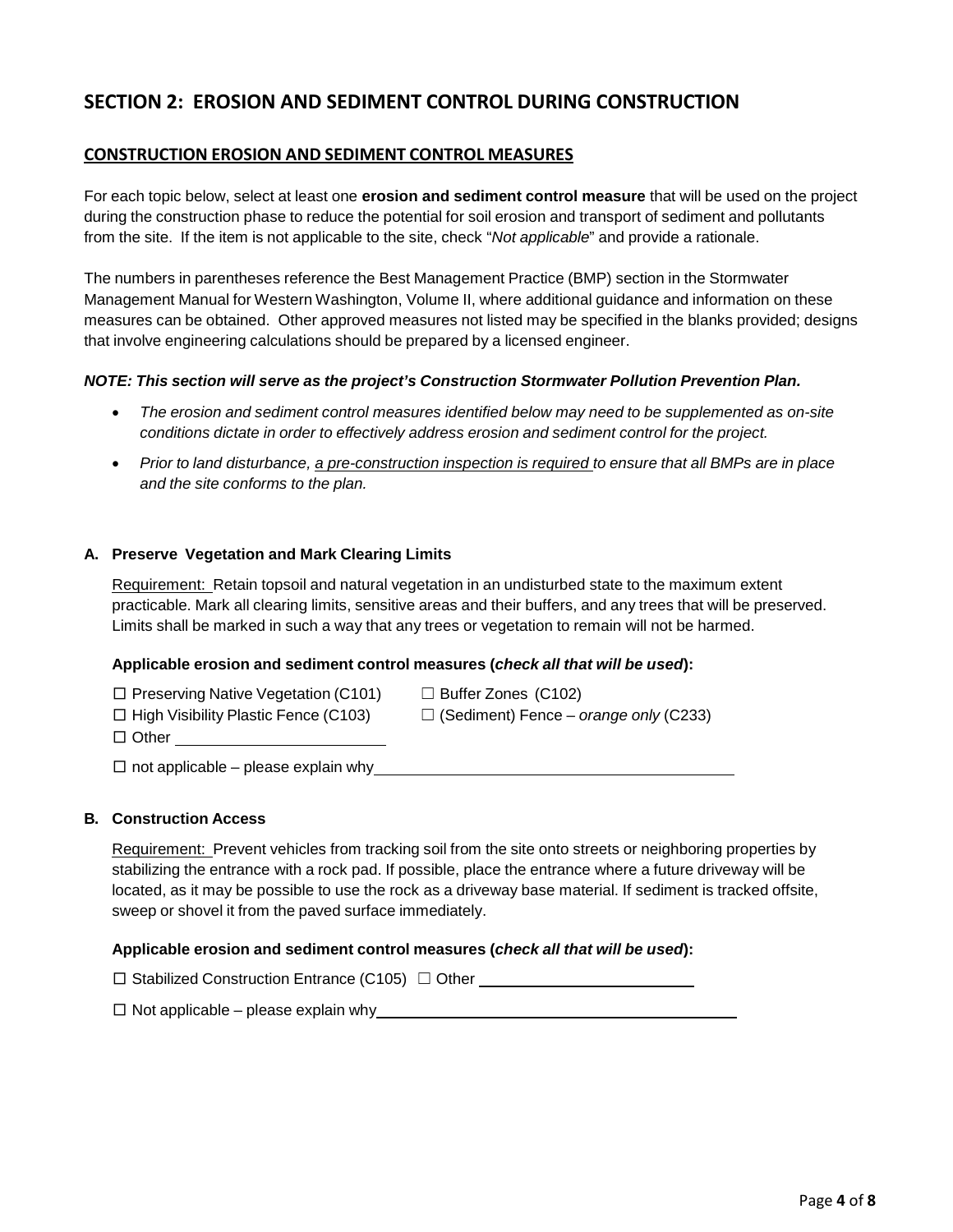#### **C. Control Stormwater Runoff Flow Rates**

Requirement: Protect properties and waterways downstream of the construction site from erosion by slowing down stormwater runoff from the site as much as possible.

#### **Applicable erosion and sediment control measures (***check all that will be used***):**

| $\Box$ Interceptor Swales & Dikes (C200) | $\Box$ Check Dams (C207) |
|------------------------------------------|--------------------------|
| $\Box$ Wattles (C235)                    | $\Box$ Other             |

#### **D. Sediment Controls**

Requirement: Runoff from disturbed areas must pass through a sediment removal device. Sediment barriers are typically used to slow sheet flow of stormwater and allow the sediment to settle out behind the barrier.

#### **Applicable erosion and sediment control measures (***check all that will be used***):**

| $\Box$ Silt (Sediment) Fence (C233) | $\Box$ Vegetated Strip (C234)         |
|-------------------------------------|---------------------------------------|
| $\Box$ Wattles (C235)               | $\Box$ Sidewalk Subgrade Curb Barrier |
| $\Box$ Other                        |                                       |

□ Not applicable – please explain why

#### **E. Stabilize Soils**

Requirement: Protect exposed soils and stockpiles from rain, flowing water, and wind by covering them or planting grass.

During the wet season from October 1 through April 30, no soils or stockpiles shall remain exposed or unworked for more than 2 days. From May 1 to September 30, no soils or stockpiles shall remain exposed and unworked for more than 7 days.

#### **Applicable erosion and sediment control measures (***check all that will be used***):**

| $\Box$ Mulching (C121) | $\Box$ Plastic Covering (C123) |
|------------------------|--------------------------------|
| $\Box$ Compost (C125)  | $\Box$ Other                   |

 $\square$  Not applicable – please explain why

#### **F. Protect Slopes**

Requirement: Protect slopes by diverting water away from the top of the slope and establishing vegetation on slopes.

#### **Applicable erosion and sediment control measures (***check all that will be used***):**

| $\Box$ Nets & Blankets (C122)  | $\Box$ C130 Surface Roughening (C130) |
|--------------------------------|---------------------------------------|
| $\Box$ Pipe Slope Drain (C204) | $\Box$ Other                          |

 $\square$  Element is not applicable – please explain why  $\square$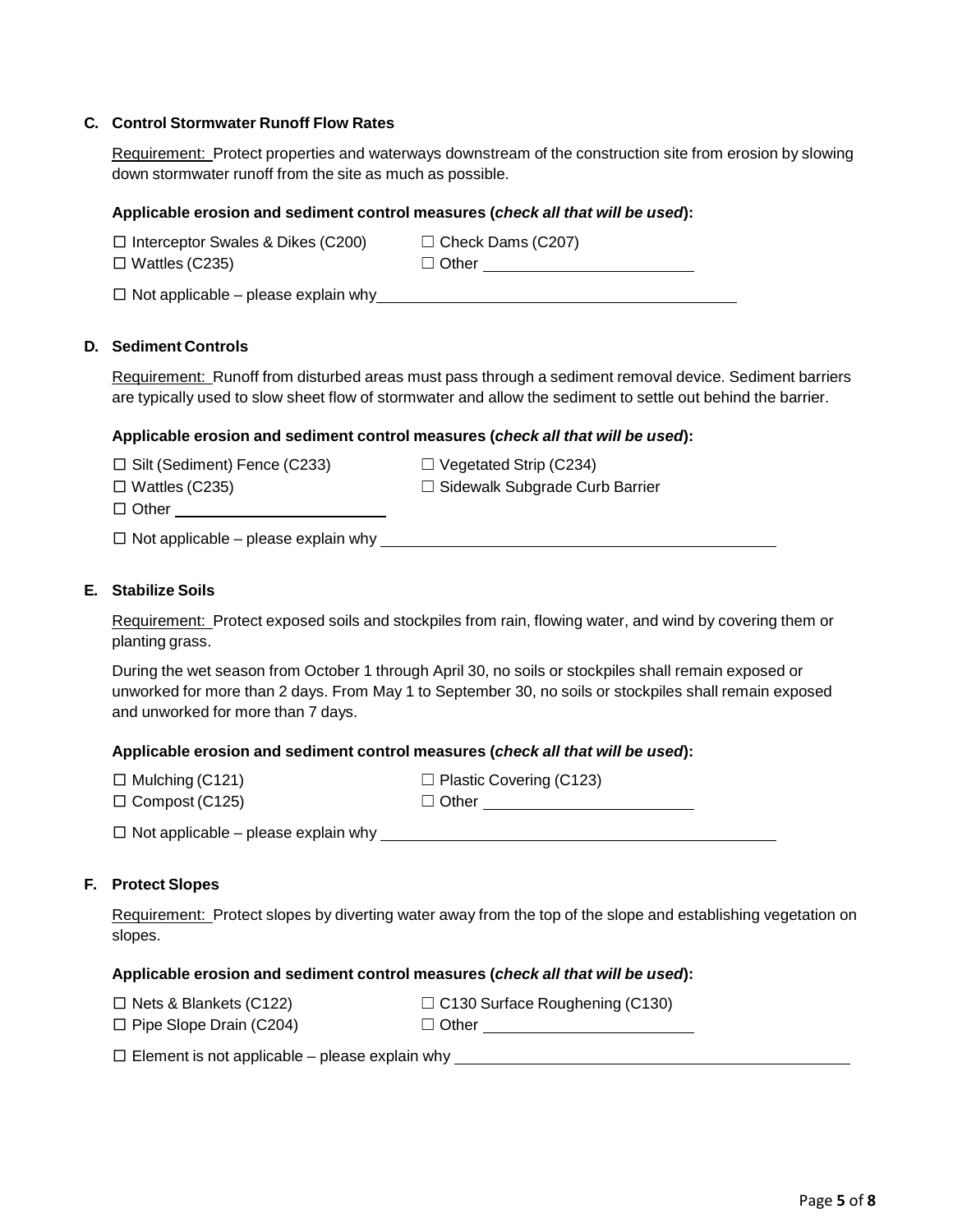#### **G. Protect Drain Inlets**

Requirement: Protect all storm drain inlets during construction so that site runoff does not enter the inlets without first being filtered to remove sediment. Install catch basin protection on all catch basins within 500 feet downstream of the project. Once the site is fully stabilized, catch basin protection must be removed.

#### **Applicable erosion and sediment control measures (***check all that will be used***):**

| $\Box$ Storm Drain Inlet Protection (C220)            | $\Box$ Other |
|-------------------------------------------------------|--------------|
| $\Box$ Element is not applicable – please explain why |              |

#### **H. Stabilize Channels and Outlets**

Requirement: Stabilize all temporary and permanent conveyance channels and their outlets.

#### **Applicable erosion and sediment control measures (***check all that will be used***):**

 $\Box$  Nets & Blankets (C122)  $\Box$  Check Dams (C207)

□ Outlet Protection (C209) ☐ Other

 $\square$  Element is not applicable – please explain why  $\square$ 

#### **I. Control Pollutants**

Requirement: Handle and dispose of all pollutants, such as chemicals, paint, petroleum products, and concrete (wet and dry) to keep them out of rain and stormwater. Provide cover and containment for liquid materials and handle all concrete and concrete waste appropriately

#### **Applicable erosion and sediment control measures (***check all that will be used***):**

 $\Box$  Materials on Hand (C150)  $\Box$  Concrete Handling (C151)

□ Material Delivery, Storage and Containment (C153)

□ Other **□** 

□ Element is not applicable – please explain why

#### **J. Control Dewatering**

Requirement: If dewatering is needed, assess the condition of the pumped water. Clean, non-turbid dewatering water, such as groundwater, can be discharged to the stormwater system as long as it does not cause downstream erosion or flooding. Dirty or contaminated dewatering water must be filtered or may be discharged to the local sanitary sewer, if permitted.

#### **Applicable erosion and sediment control measures (***check all that will be used***):**

□ Dewatering Plan (approved by Public Works Department)

 $\square$  Element is not applicable – please explain why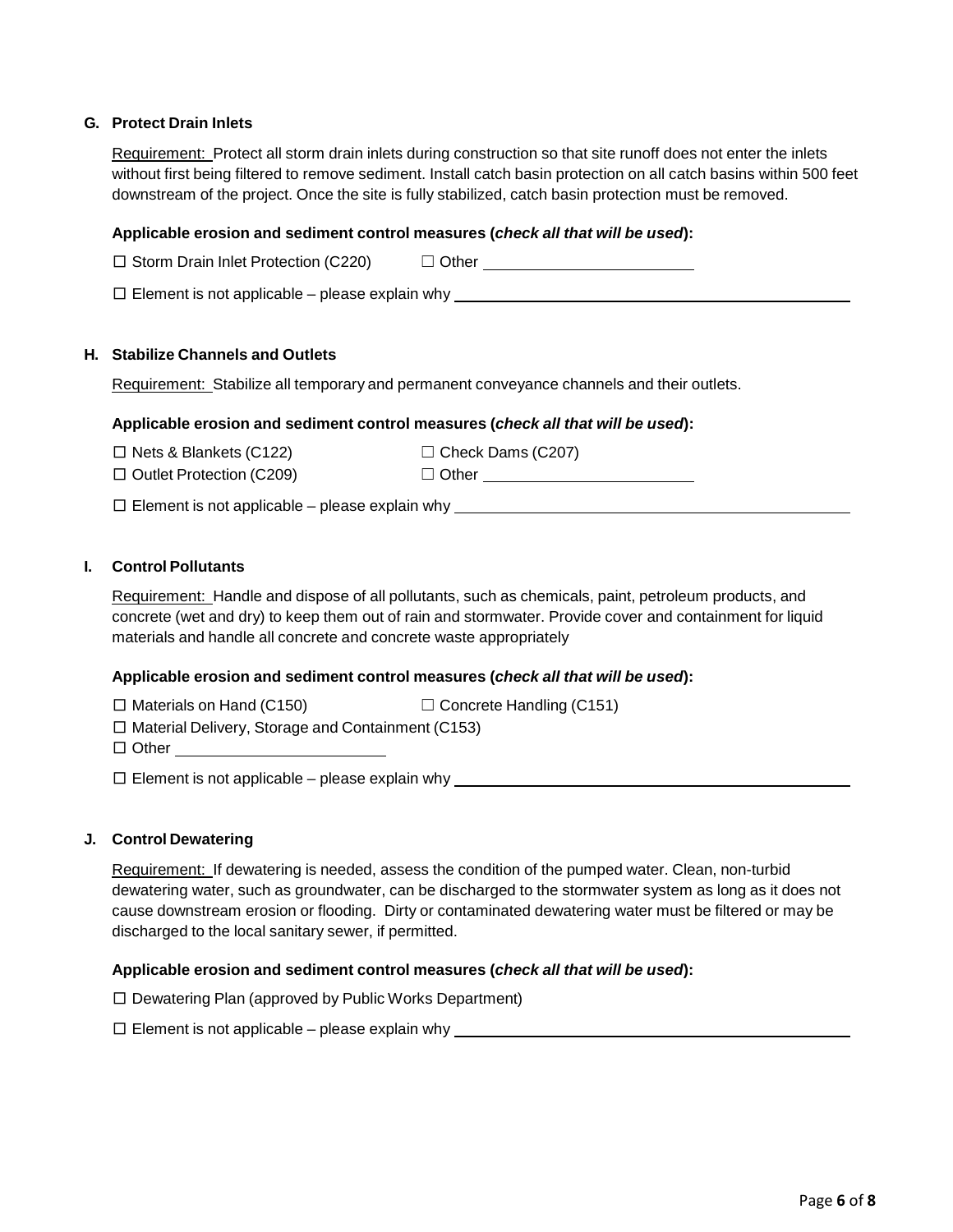#### **K. Maintain Erosion and Sediment Control Measures**

Requirement: Maintain and repair erosion and sediment control measures as needed. Inspect all measures at least weekly and after every storm event. Keep an erosion control inspection log on site and available for review by County staff at all times. Remove all temporary erosion and sediment control measures within 30 days after final site stabilization or if the measure is no longer needed.

#### **Applicable erosion and sediment control measures (***check all that will be used***):**

 $\Box$  Materials on Hand (C150)  $\Box$  Certified Erosion and Sediment Control Lead [CESCL] (C160)

□ Other

#### **L. Manage the Project**

Requirement: Coordinate all work before initial construction with subcontractors and other utilities to ensure no areas are prematurely worked. Designate an erosion control inspector for the construction site. The Certified Erosion and Sediment Control Lead (CESCL) or inspector must have the skills to assess site conditions and construction activities that could impact the quality of stormwater discharges and the effectiveness of erosion and sediment control measures used to control them. The erosion control inspector must be on the site or on-call 24 hours a day.

#### **Applicable erosion and sediment control measures (***check all that will be used***):**

□ Certified Erosion & Sediment Control Lead (C160) Name: □ Non-CESCL designated inspector Name:

#### **M. Protect Low Impact Development Practices**

Requirement: Protect the proposed permanent Low Impact Development (LID) practices and areas (identified in Section 2) from compaction and damage from erosion and sediment during construction.

#### **Applicable erosion and sediment control measures (***check all that will be used***):**

| $\Box$ Buffer Zone (C102) |  |
|---------------------------|--|
|---------------------------|--|

- 
- $\Box$  Brush Barrier (C231)  $\Box$  Silt Fence (C233)

 $\Box$  High Visibility Plastic Fence (C103)  $\Box$  Check Dams (C207)  $\Box$  Triangular Silt Dike (C208)

□ Vegetated Strip (C234) □ Other □ Other

 $\square$  Element is not applicable – please explain why  $\square$ 

## **CONSTRUCTION EROSION AND SEDIMENT CONTROL SITE PLAN**

# **On the next page or submitted separately, provide a drawing of the site showing the construction phase of the project to include the following items (this may be drawn by hand or drafted electronically):**

- All areas to be cleared and graded, including cut and fill areas if applicable
- Boundary limits of existing trees and vegetation to be protected
- Location of all erosion and sediment control measures selected for topics A-M